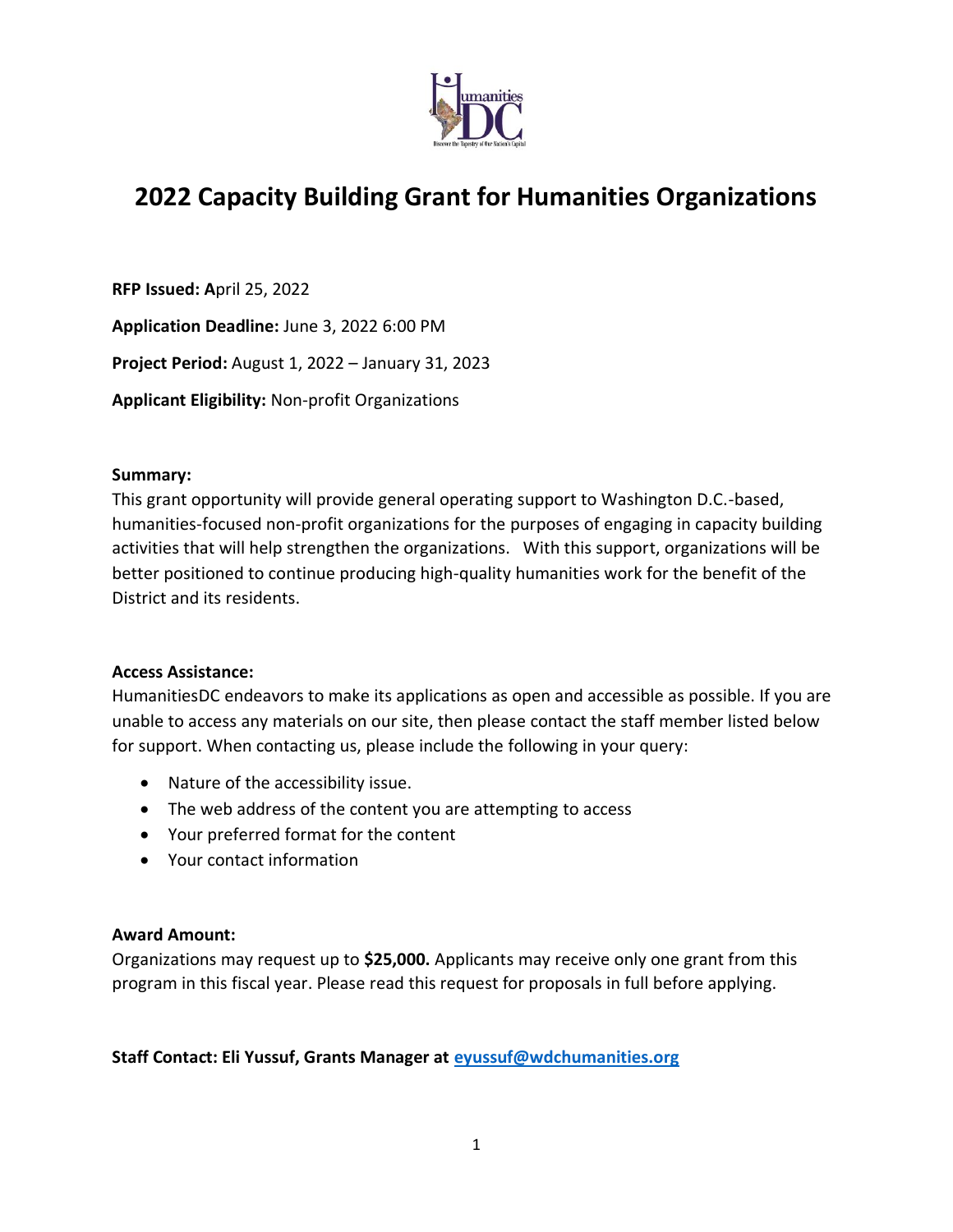

#### **About HumanitiesDC:**

HumanitiesDC is the State Humanities Council for Washington, DC, and local affiliate of the National Endowment for the Humanities. Founded in 1980, the Humanities Council of Washington, DC (HumanitiesDC) aims to enrich the quality of life, foster intellectual stimulation, and promote cross-cultural understanding and appreciation of local history in all neighborhoods of the District through humanities programs and grants.

Diversity and inclusion are fundamental to the mission of HumanitiesDC. For 40 years HumanitiesDC has been committed to amplifying the wide-ranging voices and perspectives of the District. As a grantmaking organization, it is our responsibility to justly promote, encourage, and support our diverse community. To deepen our commitment to honoring our city's rich cultural heritage, HumanitiesDC has committed to revisiting our practices to ensure they are fair, equitable, and inclusive.

#### **What are the Humanities:**

The Humanities encompass: "language, both modern and classical; linguistics; literature; history; jurisprudence; philosophy; archaeology; comparative religion; ethics; the history, criticism and theory of the arts; those aspects of social sciences which have humanistic content and employ humanistic methods; and the study and application of the humanities to the human environment with particular attention to reflecting our diverse heritage, traditions, and history and to the relevance of the humanities to the current conditions of national life."<sup>1</sup>

From the National Foundation on the Arts and the Humanities Act, 1965 via http://www.neh.gov

## **What are Humanities Organizations:**

For the purposes of this grant, a humanities organization is defined as having a mission explicitly connected to the humanities along with a track record of specifically working in the humanities, as opposed to a group that occasionally tackles or delves into humanities-based themes or activities. To apply for a capacity building grant, you must be one of the following types of organizations:

- Cultural and Ethnic Organizations: This category includes organizations dedicated to the study, preservation, and/or dissemination of the history and culture of ethnic groups.
- History Organizations: This category includes historical societies, historical preservation groups, historic houses, folklore/folklife organizations, place-based learning

<sup>1</sup> From the National Foundation on the Arts and the Humanities Act, 1965 via [http://www.neh.gov](http://www.neh.gov/)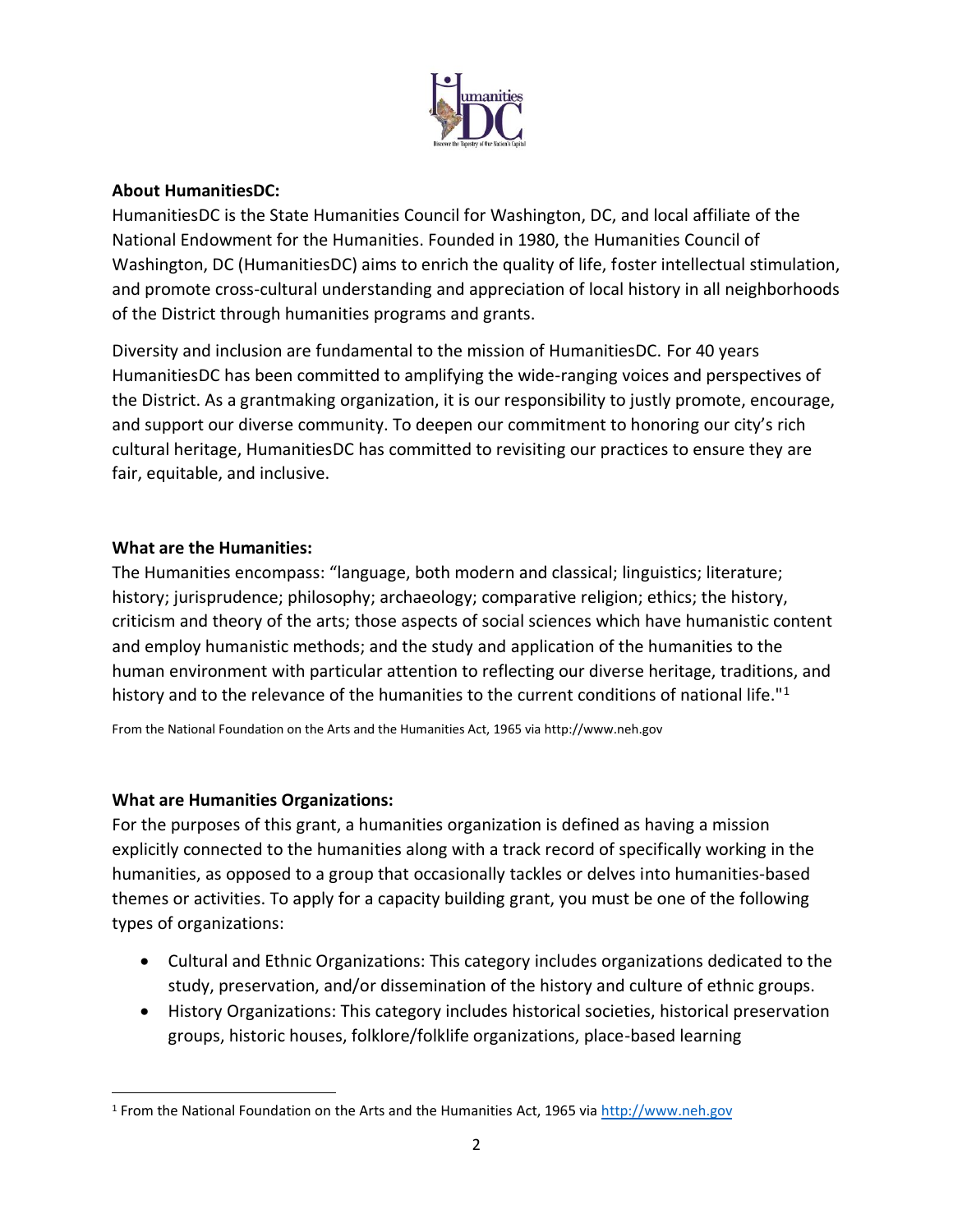

organizations, cultural sustainability organizations, and other organizations with a historical focus.

- Humanities Museums: This category includes organizations that acquire, preserve, research, exhibit, and provide for the educational use of works of art or objects/artifacts that are related to the study of humanities content.
- Media, Journalism, and Documentary Organizations: Organizations that are committed to covering humanities themes about communities that are informed by the members of those communities, challenge predominant narratives, and/or nurture critical analysis of media.
- Literature Organizations: This category includes organizations that promote the study or appreciation of literature and poetry.
- Humanities Education: Organizations that offer programs, classes, seminars, and workshops in the humanities (which include but are not limited to literature, languages, history, philosophy, civic engagement, religious studies, art history and criticism, and interdisciplinary humanities programs). Literacy programs and English-language acquisition (ELL/ESL) programs are also eligible in this category.
- Libraries and Archives: These organizations include operating libraries and archives (excluding those that are purely science- and medicine-focused). Combination museumlibraries can be treated as museums or libraries.
- Consortiums, alliances, and collectives of above-named groups.

If your humanities organization does not fit into any of the above classifications, then please contact us to discuss your eligibility for a capacity building grant.

## **What is Building Capacity in an Organization?**

**Capacity building is an investment in the effectiveness and future sustainability of an organization**. Capacity building is whatever is needed to bring an organization to the next level of operational, programmatic, financial, or organizational stability or maturity, so it may more effectively and efficiently advance its mission into the future. Distinct capacity building projects, such as identifying a communications strategy, improving volunteer recruitment, ensuring thoughtful leadership succession, updating a nonprofit's technology, and improving how it measures its outcomes, all build the capacity of an organization to effectively deliver its mission.

If you have any questions about what a capacity building project might be, please contact us to discuss your eligibility for a capacity building grant.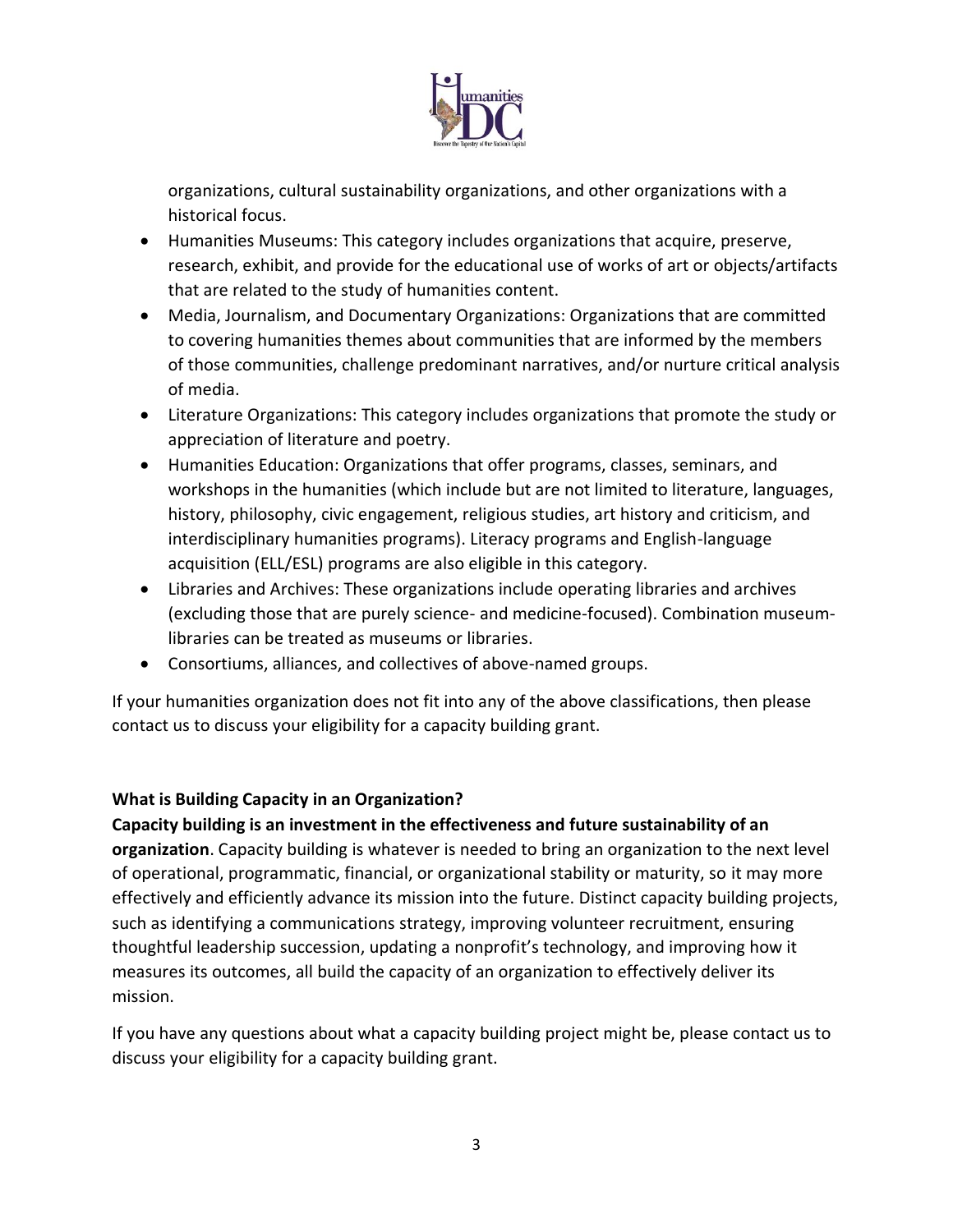

#### **What are we looking for?**

- Description of the organization's mission, and central activities, with emphasis on its typical humanities programming.
- Description of the organizational capacity activities the funds would support if awarded.

## **Other Required Proposal Elements:**

- Identification of the organization's target demographic, primary humanities discipline, and Washington, DC Ward(s) served.
- Listing of key personnel whose positions would be impacted by the grant award and their roles in the organization.
- A timeline for expenditure of the funds.
- A budget (in a provided template), and a budget narrative.
- A detailed plan for complying with relevant provisions of the Americans with Disabilities Act.

**Cash Match Requirement:** There is no matching requirement for this grant program. However, if the activities proposed cost are more than the amount awarded in this grant applicants are strongly encouraged to share other secured and planned funding sources in the required Budget Narrative.

#### **How to Apply:**

The HumanitiesDC grants portal can be accessed at [http://grantapplication.wdchumanities.org.](http://grantapplication.wdchumanities.org/) Please be sure to review the grant qualifications, terms and conditions for the program you are interested in before beginning an application. If you or your organization have applied for a HumanitiesDC grant before, please DO NOT create a new account. If you are having trouble accessing your existing account, please email Eli Yussuf, Grants Manager – [eyussuf@wdchumanities.org.](mailto:eyussuf@wdchumanities.org)

All HumanitiesDC grant applications are accepted via an online grant portal. Applications must be successfully submitted by 6:00 pm on the day of the deadline. Applicants will receive a confirmation email when their proposals have been successfully submitted. Applicants should contact the applicable HumanitiesDC staff member immediately should they encounter any technical issues or if they do not receive a confirmation email. Incomplete or late applications or applications failing to meet the guidelines or eligibility requirements will not be assigned to the evaluator panels nor will they be considered for funding. HumanitiesDC does not accept mailed, emailed or hand-delivered applications or required attachments. HumanitiesDC will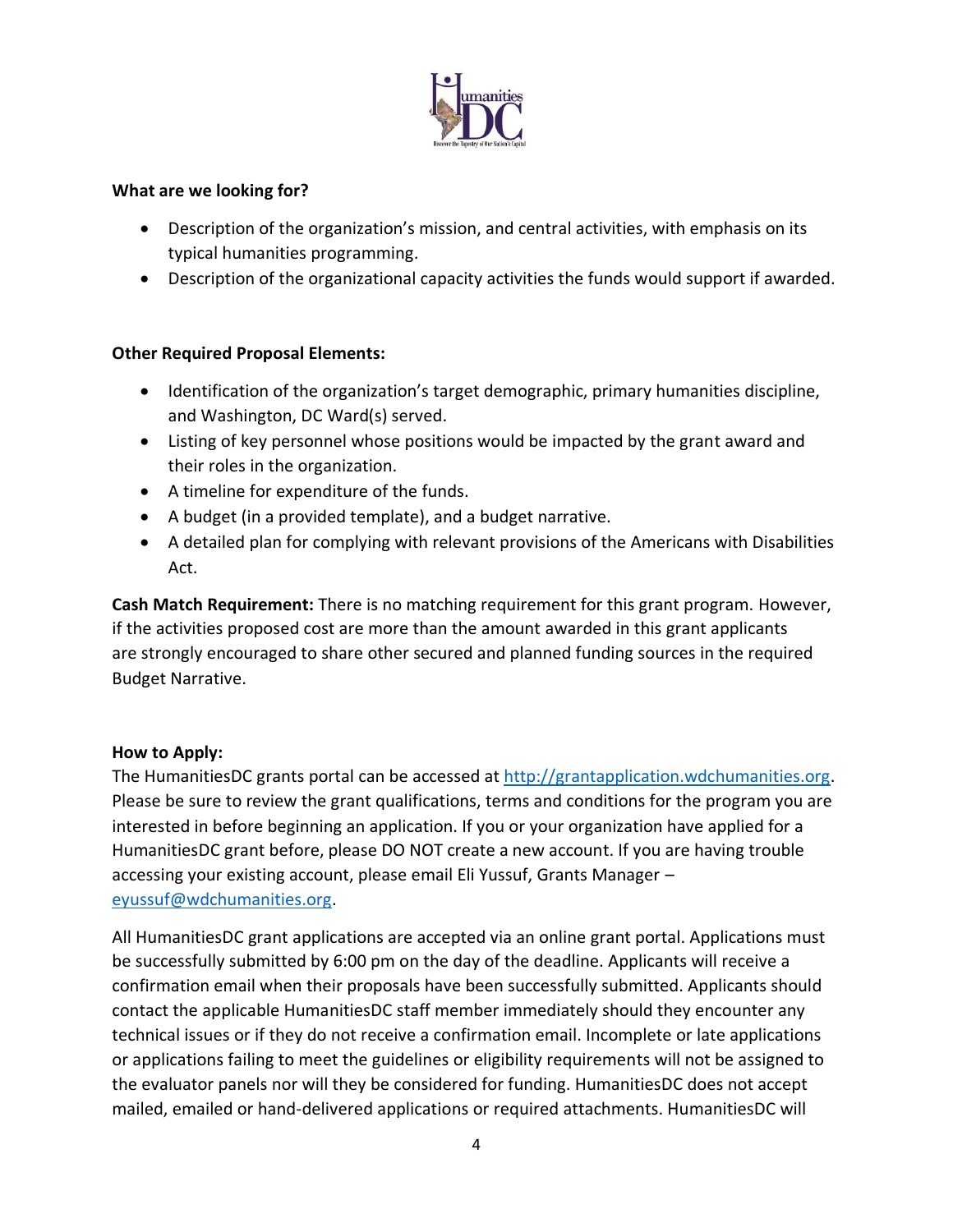

accept reasonable accommodation requests from applicants with disabilities in advance of the application due date to assist them in submitting grant applications via mail, email, or hand delivery. To make a request for reasonable accommodation please contact Eli Yussuf, Grants Manager – [eyussuf@wdchumanities.org](mailto:eyussuf@wdchumanities.org) and allow 1-2 business days for the approval of the request.

## **Eligibility Requirements:**

- Must be an IRS designated 501c3 non-profit organization.
- Must be registered with, and authorized to do business in, the District as either a "Domestic" entity (that is, an entity that was incorporated in the District) or a "Foreign" entity (that is, an entity that was incorporated in another state).
- Must register and comply with the regulatory requirements of the following agencies:
	- o District of Columbia Department of Consumer and Regulatory Affairs (DCRA) Corporations Division (indicating an "active" business license status at the time of application and agreeing to maintain such status throughout the grant period).
	- o District of Columbia Office of the Chief Financial Officer, Office of Tax and Revenue (OTR).
	- o District of Columbia Department of Employment Services (DOES).
	- o United States Internal Revenue Service (IRS)
- Must be able to obtain a certification of "Citywide Clean Hands" (CCH) from the District of Columbia Office of Tax and Revenue.
- Must have a principal business office address that is located in the District of Columbia and is accessible to onsite review. Post office boxes will not be accepted.
- Must be an organization which, as a core part of its mission, produces public programs in the Humanities, as defined here by the amended National Foundation on the Arts and Humanities Act of 1965:
	- o "The term 'humanities' includes, but is not limited to, the study and interpretation of the following: language, both modern and classical; linguistics; literature; history; jurisprudence; philosophy; archaeology; comparative religion; ethics; the history, criticism and theory of the arts; those aspects of the social sciences which have humanistic content and employ humanistic methods; and the study and application of the humanities to the human environment with particular attention to reflecting our diverse heritage, traditions, and history and to the relevance of the humanities to the current conditions of national life."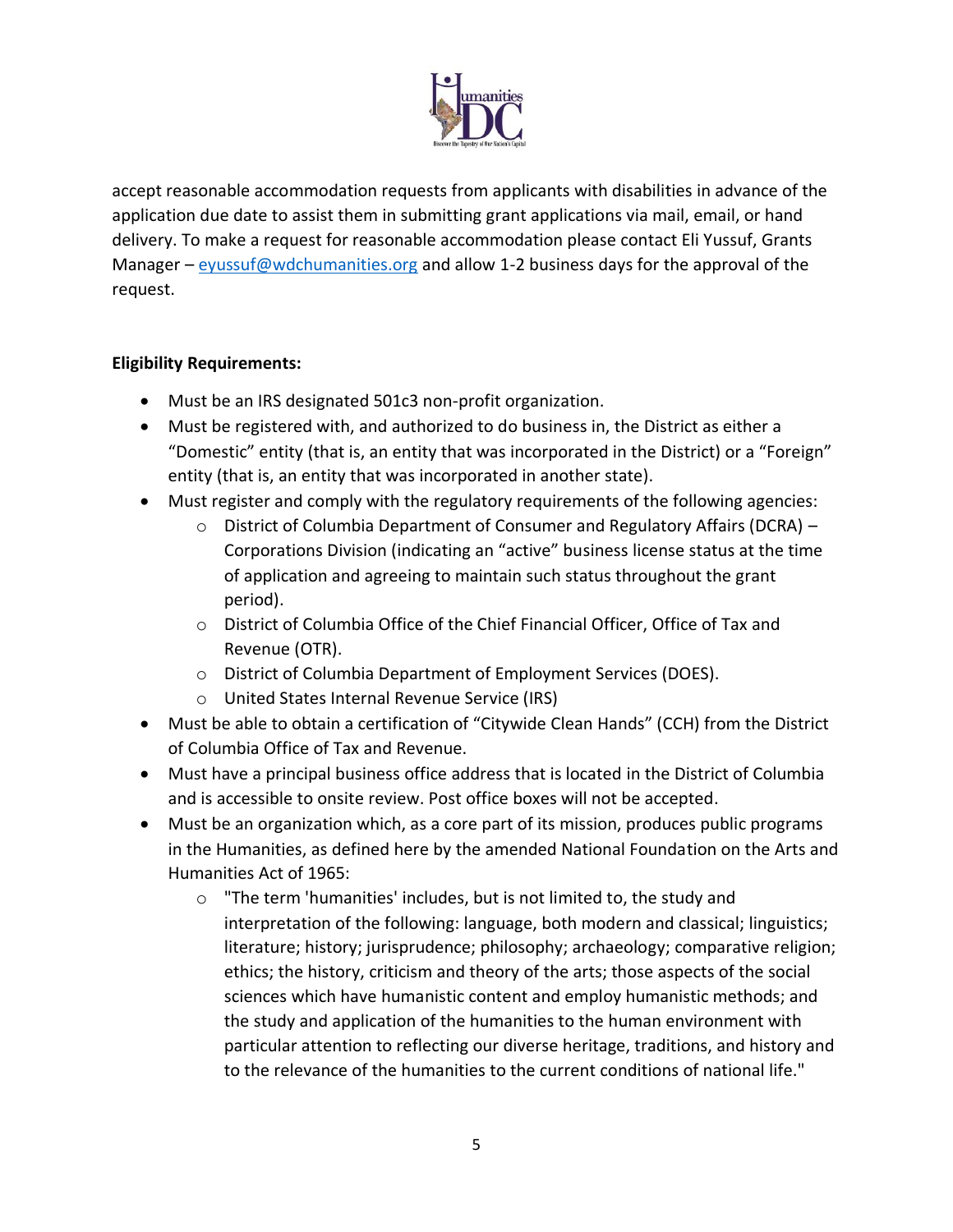

- Must be an organization for which Washington, DC residents comprise most of its constituents.
- Must be in good standing with HumanitiesDC. Applicants with outstanding or delinquent reports or final products from previous HumanitiesDC grants must submit them completed and without deficiencies at least 30 days before the deadline for which they wish to apply.
- Prohibited applicants include private clubs and organizations that prohibit membership based upon race, gender, color, religion, or any other classes identified in the District of Columbia Human Rights Act; for-profit (commercial) entities; political organizations; foreign governments; federal government entities; and District of Columbia government agencies.
- Must have a valid DUNS number [\(https://www.dnb.com/duns-number.html\)](https://www.dnb.com/duns-number.html). Organizations do not need to have a DUNS number to apply but will not be able to receive funding until one is obtained.
- Awarded applicants may be asked at any time during the grant period to provide proof of eligibility. Any awardees found to be ineligible after the award date will be required to return all grant funds to HDC.

# **Fiscal Sponsorship:**

Fiscal sponsorship arrangements are prohibited for this grant. All applicants must have established 501(c)3.

## **Allowable Costs:**

This grant is intended to support capacity building efforts. Expenses related to these efforts may include salary, consulting fees, rent, utilities, information technology, or administrative fees. Prohibited expenses include food and beverages, tuition and scholarships, debt reduction, re-granting, and funding to foreign or domestic government agencies.

Applicants may contact Eli Yussuf, Grants Manager at [eyussuf@wdchumanities.org](mailto:eyussuf@wdchumanities.org) with questions regarding allowable costs. Grantees will be required to detail all expenses in their final reports.

# **Accessibility and ADA Compliance:**

All organizational applicants must comply with the Americans with Disabilities Act of 1990. The ADA provides civil rights protection to individuals with disabilities in the areas of employment,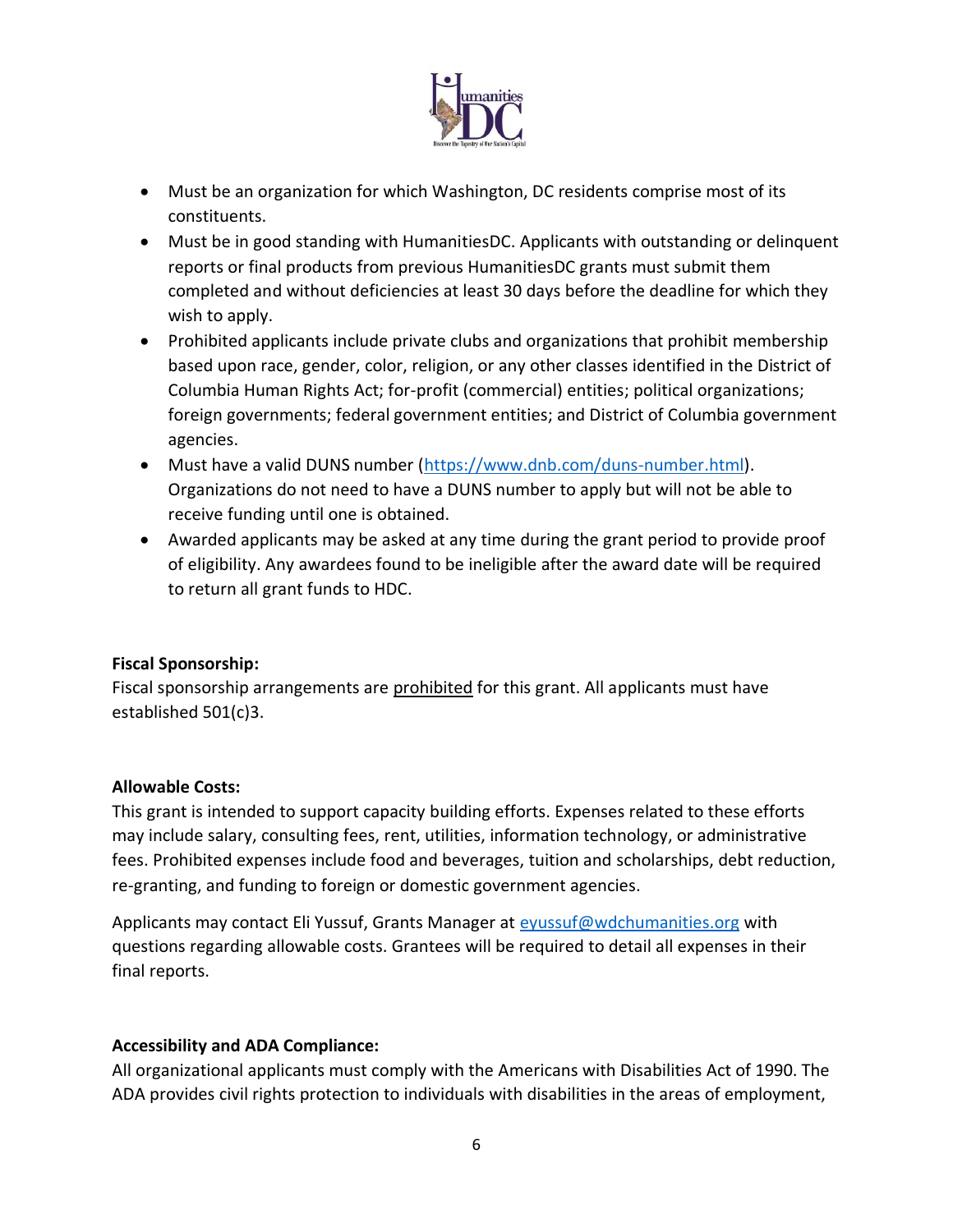

services rendered by state and local government, places of public accommodation, transportation and telecommunication services. Organizations funded by HumanitiesDC must make reasonable accommodations to ensure that people with disabilities have equal physical and communications access as defined by federal law.

Applicant organizations with more than 14 full time employees must include, in their grant applications, a response to the "Accessibility" section of its grant application that includes the following information:

1. The process for formulating accessibility plans (e.g., creating an accessibility advisory committee, board and staff disability rights training, budgeting for reasonable accommodation requests, etc.).

2. The current process/status of an organization's physical accessibility. If the location is not barrier-free, include in the grant application a plan for project/program modification that ensures access in a barrier-free environment, when needed.

3. The current progress/status of the organization's accessibility in presenting activities – communications access (e.g., TDD, large print, or brail materials; audio description or assistive listening devices, ASL interpreted programs, etc.) and marketing/advertising.

In addition to detailed plans for its compliance with the Americans with Disabilities Act (ADA) (42 U.S.C § § 12101 et seq.), each applicant must demonstrate how the project will be inclusive, diverse, equitable and accessible throughout the District of Columbia, beyond participants with disabilities. Successful applications will consider a broad definition of "accessibility" by addressing financial, geographic, demographic, cultural and developmental access. For more information, applicants may access the complete text of the ADA here: https://www.law.cornell.edu/uscode/text/42/12101</u>. Note that neither HumanitiesDC nor the District of Columbia government represent that this link leads to the latest version of the subject law.

## **Technical Assistance:**

HumanitiesDC staff will be available to guide prospective applicants through the application process and offer technical assistance when possible. Please see the ways in which HumanitiesDC Staff will offer assistance below.

• HumanitiesDC will have a FAQ sheet available on our website at [https://humanitiesdc.org.](https://humanitiesdc.org/) Applicants will have three weeks at the beginning of the submission period to send questions to Eli Yussuf, Grants Manager at [eyussuf@wdchumanities.orgn](mailto:eyussuf@wdchumanities.org)o later than May 13, 2022. The FAQ sheet will be updated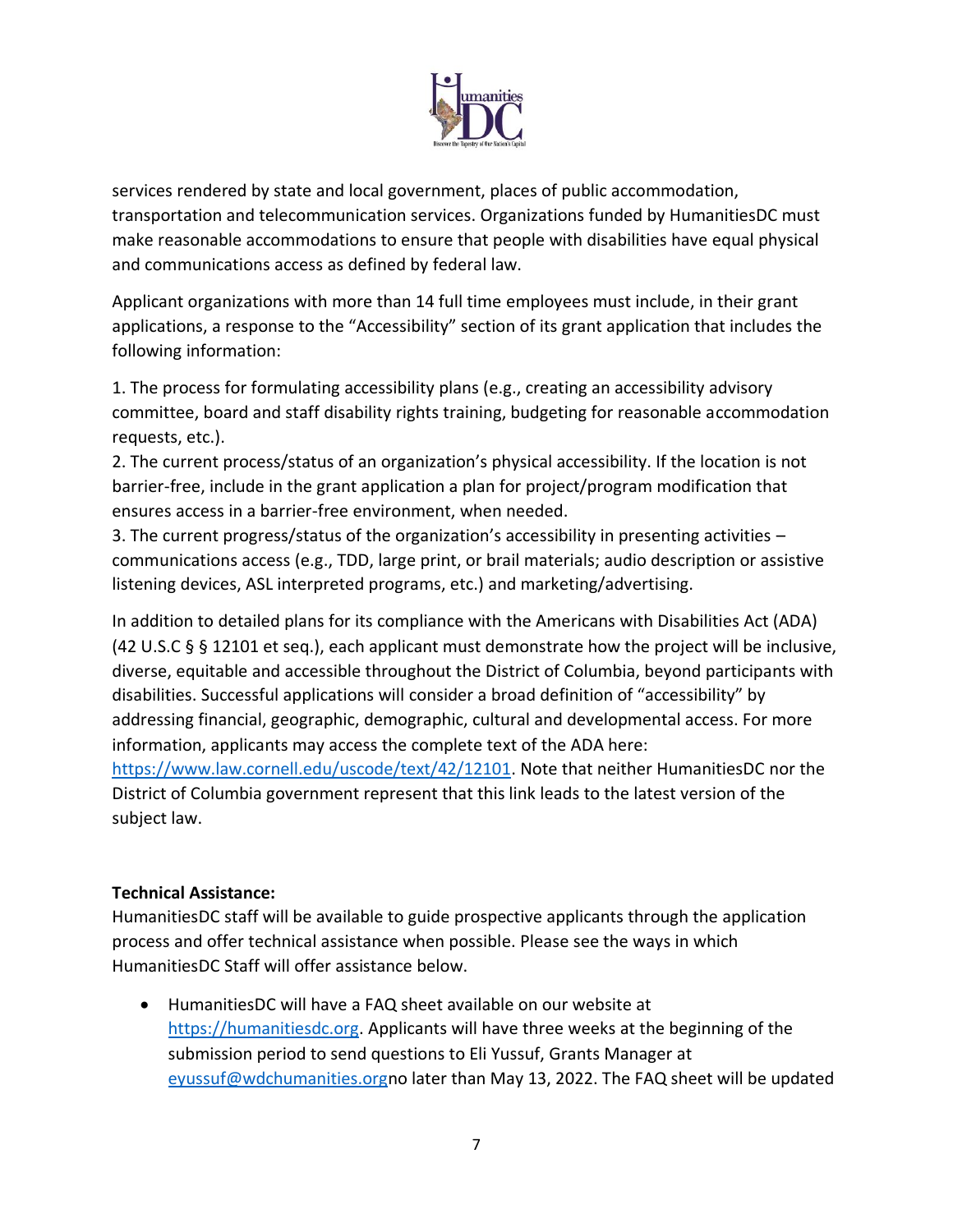

on the website and shared with anyone that has submitted questions no later than May 16, 2022.

- A webinar will be held midway through the application period to address questions. The webinar is free and open to the public. Registration is recommended to attend, and additional information can be found on our website.
- Virtual office hours will be held to answer additional questions. Office hours are 20 minute one-on-one virtual sessions free and open to the public. Office hours will be offered May 23 – June 3, 2022. To schedule office hours please visit our website at [https://humanitiesdc.org.](https://humanitiesdc.org/grants/)

## **Application Review Process:**

Qualified applications are submitted to a review panel comprised of Washington, DC residents with backgrounds and/or experience in humanities programming or scholarship. These panelists score the proposals assigned to them based on an established rubric that closely aligns with the questions in the application. After the reading and scoring period, panelists convene in person or virtually to discuss the merits and deficiencies of the applications in their cohort and to finalize their rankings under the guidance of HumanitiesDC grants staff and board members. All panelists, staff and board members are expected to remain impartial as they undertake their respective parts in the evaluation process. HumanitiesDC requires that all involved recuse themselves from review of any application that presents a personal or professional conflict of interest, and panelists must sign a statement acknowledging that they will adhere to this policy. The rankings presented by the panelists are adjusted according to thematic, geographic, and audience diversity by the HumanitiesDC grants staff and a final slate of proposed projects are submitted to the HumanitiesDC board for review.

**If you, or someone you know, are interested in participating in a review process, please complete the application form on our website at [www.humanitiesdc.org.](http://www.humanitiesdc.org/)**

#### **Notification and Payment of Awards:**

HumanitiesDC will notify applicants of their status (funded or denied) no more than 45 days after the application deadline. Grant award recipients will receive an official grant award letter through the online system which will include a link to submit acceptance forms and to sign the grant conditions. Denied applicants will be given one week to request a summary of panelist comments.

For award recipients, the date of payment is subject to the availability of funds and the processing of required documentation. Awards are disbursed via direct deposit, and all